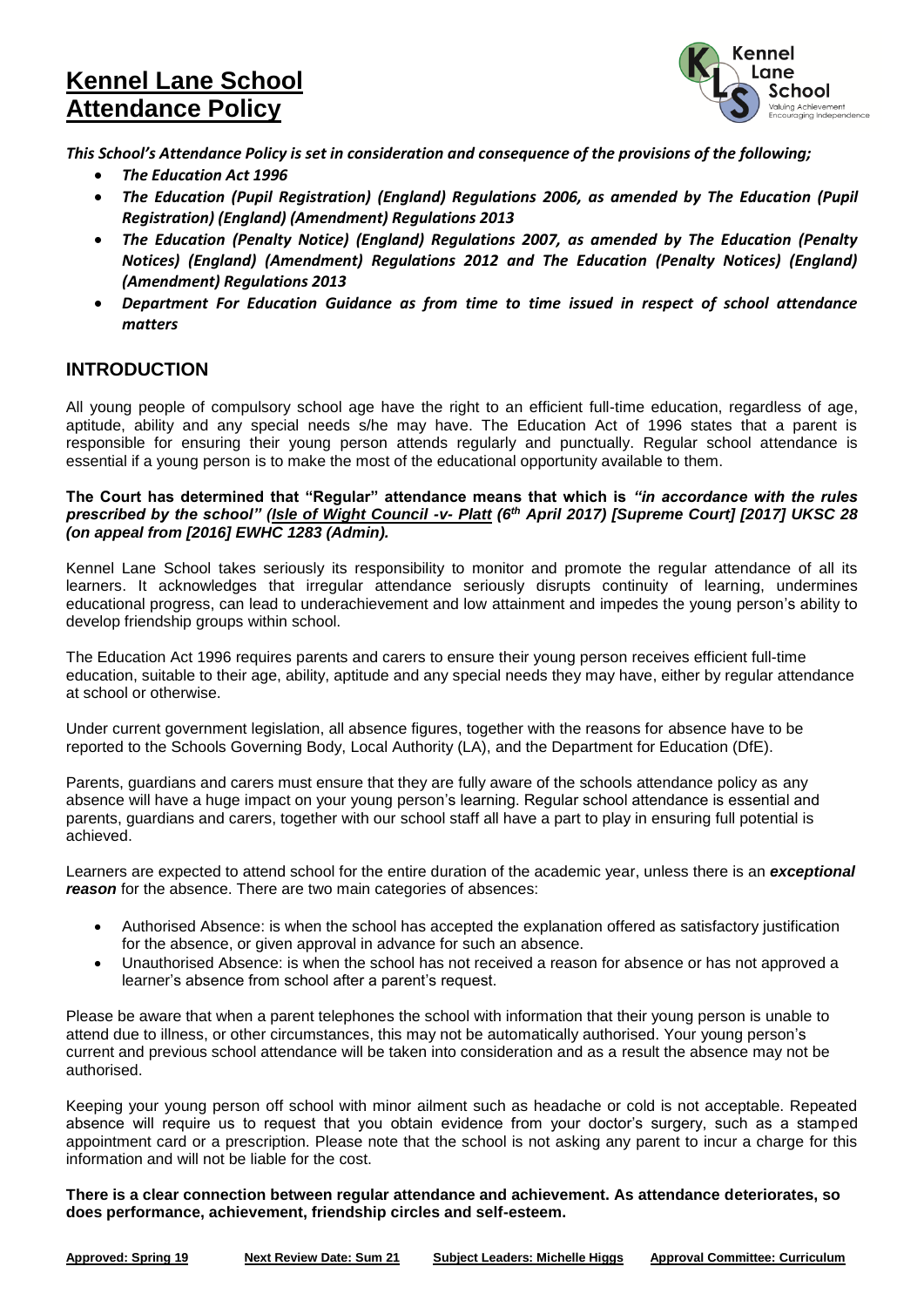The achievement and maintenance of high levels of attendance is the shared responsibility of parents, guardians or carers, School with its Governing Body and the Local Authority.

# **School Practice**

In line with the Government and Local Authority guidelines

- Registers are taken twice daily. In the morning and in the afternoon.
- Parents, guardians or carers should always telephone the school office before 9.30am if their young person will not be attending school.
- If the school has not been notified of a learner's absence by 9.30am or has been given no prior notification of a learner's absence a phone call home will be made by a member of the school's admin team to ascertain a reason.
- If your young person is likely to be absent for more than one day, we would expect you to contact us each day they are absent and again to advise us when you expect them to return to school.
- A written explanation must always be given when the learner returns to school.
- Staff will bring to the attention of the Head Teacher//Primary Leader/Secondary Leader/ Assistant Head for Behaviour and Attendance or as appropriate of those learners who are seen to be developing a pattern of absence.
- The Head Teacher//Primary Leader/Secondary Leader / Assistant Head for Behaviour and Attendance or as appropriate will write to the parents, guardians or carers of those learners whose attendance is a cause for concern.
- Parents, guardians or carers may be asked to meet with the Head Teacher/Primary Leader /Secondary Leader / Assistant Head Behaviour and Attendance or as appropriate to discuss absences.
- Should absences persist with no improvement then the matter will be referred to the Education Welfare Service and may result in a Fixed Penalty Notice or prosecution.

# **Lateness**

Learners learn best when they arrive punctually at school. The school day begins at 8.50 am and all learners are expected to be in school at the time. Registers are open at 8.50 am and close at 9.10 am. A learner will receive a late mark 'L' if they are not in the classroom before 9.10 am when the registers are taken.

Any learners arriving late should enter the building through the main reception and report to the school office. Their name will be entered in the register as being late with the reason. A member of the office staff will then radio class staff to collect the learner or send/take the learner to their classroom. Parents are not permitted to take their young person to the classroom as this disrupts teaching. If the arrival at school is after the registers have closed (after 9.10 am), the learner will receive a 'U'. This equates to an absence although we are aware that the learner is on the school premises in accordance with health and safety.

If a learner is late due to a medical appointment, they will receive an authorised absence coded 'M'. Please be advised that where possible doctors and dentists appointments are to be made outside of school hours or during school holidays.

Learners who are consistently late are disrupting not only their own education but also that of the other learners.

Lateness is considered to be an equally serious absence. Parents, guardians or carers of learners who seem to be developing patterns of lateness will be reminded by letter of the importance of good time keeping. If lateness persists parents, guardians or carers will be invited to attend the school and discuss the problem with the Head Teacher/ /Primary Manager/Secondary Manager or as appropriate.

# **Punctuality is an important life skill. It is also polite.**

# **Absences during term time**

At Kennel Lane School we believe term time absences should be actively discouraged. Our purpose is to ensure that your young person achieves to their full potential and there is a clear link between poor attendance and underachievement.

However, we recognise that there may be occasions where a parent considers there are extenuating or compassionate reasons for such absence. As outlined in the Education (Pupil Registration) (England) (Amendment) Regulations 2013, the Head Teacher will decide if the circumstances are "exceptional" and thus whether or not the absence will be "authorised".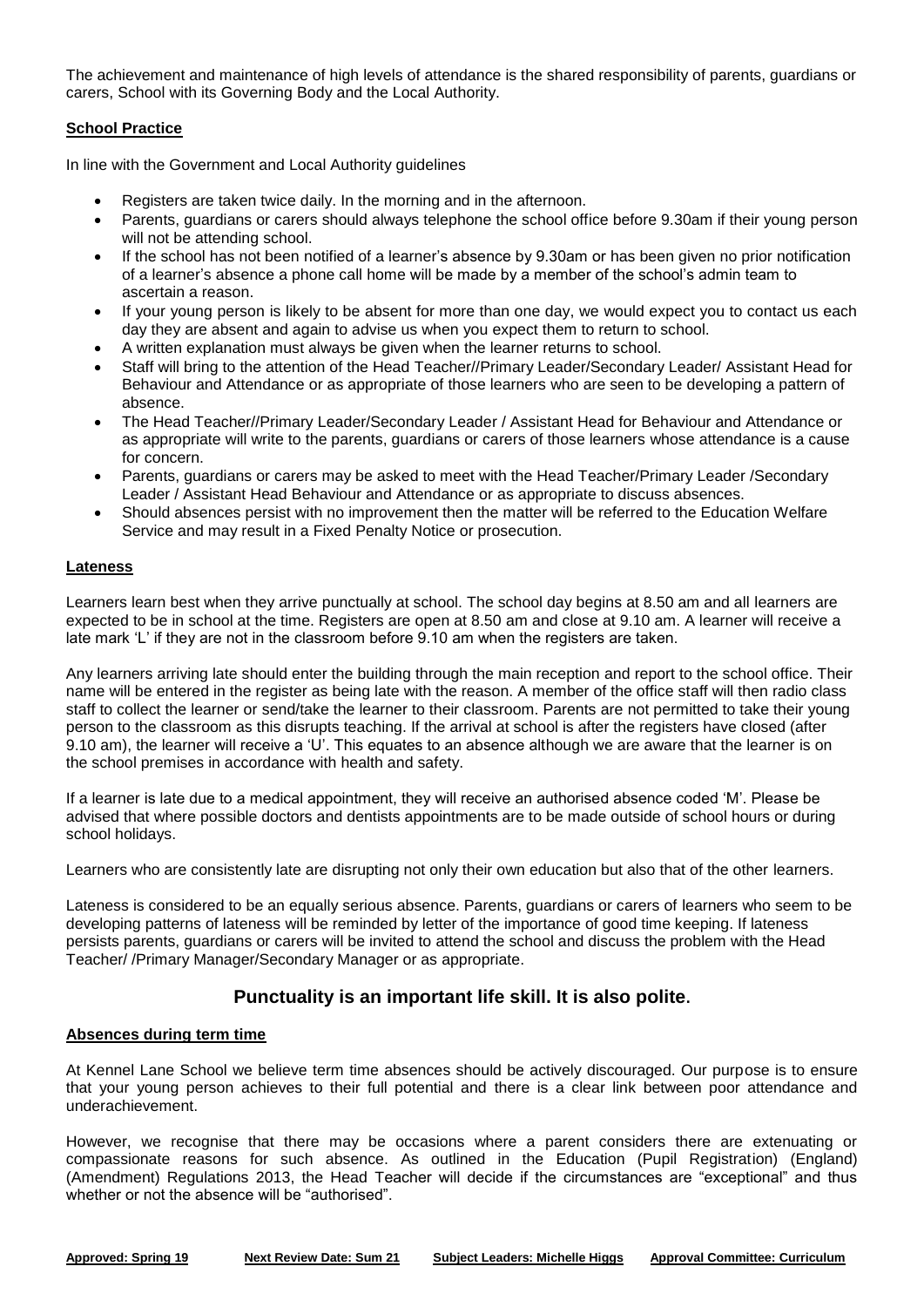# **Parent Action**

- Parents must request leave as far in advance as possible, giving at least 2 weeks notice
- Applications to be made in writing on the schools "Application for Leave of Absence during Term Time" form, giving the reason for the request. Forms are available from the school office. The request must include the reason why it is felt necessary to take leave during term time (the "exceptional" circumstances).

### **School Action**

On receipt, the Head Teacher of the school, or such person as duly authorised by the Head Teacher to do so on their behalf, will consider the submitted application for leave of absence during term time and will take in to account the/any reason as given by the parent for seeking such leave of absence ahead of deciding whether or not such given reasons are, in their view, "exceptional" to merit the granting such leave of absence during term time.

The parent who submitted the application for leave of absence during term time will be notified by the school by letter within 7 days of the school's decision in response to the application.

Term time absence taken without authorisation may, where the criteria for doing so is met, be referred by the School to the Educational Welfare Service.

Referral may result in prosecution proceedings, or a Fixed Penalty Notice being issued in accordance with Bracknell Forest Council's *"Code of Conduct and Protocol For The Issuing Of Fixed Penalty Notices".*

As a school we agree and endorse Bracknell Forest Council's "Code of Conduct and Protocol For The Issuing of Fixed Penalty Notices (Revised June 2017).

If a Fixed Penalty Notice is issued, a separate Notice may be issued to each parent for each young person. THE RATE PER PARENT PER YOUNG PERSON WILL BE £60 IF PAID WITHIN 21 DAYS AND RISING TO £120 IF PAID BETWEEN 22 AND 28 DAYS.

If an issued Fixed Penalty Notice is not paid within the prescribed time limit for payment, each parent may be liable to prosecution at the Magistrates' Court for an offence contrary to Section 444 Education Act 1996, (failure to secure regular attendance at school of a registered pupil of compulsory school age), in the same way as if the Fixed Penalty Notice had never been issued.

The purpose of the Fixed Penalty Notice, where it is considered appropriate for such Notice to be issued, is to give a parent the time limited opportunity to avoid prosecution for a substantive offence contrary to Section 444 Education 1996. Any such prosecution following non-payment of an issued Fixed Penalty Notice will be for a substantive offence contrary to S. 444 Education Act 1996, rather than for non-payment of an issued Fixed Penalty Notice.

Prosecution for the substantive offence, if proved, may, in respect of the less serious offence contrary to S. 444(1) Education Act 1996 (being the parent of a young person of compulsory school age who fails to regularly attend school), result in each such parent receiving a criminal conviction and /or Sentence by way of a Fine not exceeding £1,000.00.

Prosecution for the substantive offence, if proved, may, in respect of the more serious offence contrary to S. 444 (1A) Education Act 1996 (where the parent knows that the young person is failing to attend regularly at the school and the parent fails without reasonable justification to cause that young person to regularly attend school), result in each such parent receiving a criminal conviction and / or Sentence by way of a Fine not exceeding £2,500.00 and / or to a term of imprisonment not exceeding three months, or else any such community based Sentence as deemed appropriate by the Court.

In addition, in all cases where one of the substantive offences is proved, the Prosecution will seek an Order for the Defendant to pay a contribution towards the Prosecution Costs of the case, including investigation costs, the application for which will be served upon the Defendants at the time of the relevant Court proceedings.

In addition, when a Court passes a sentence, it must also order that the relevant "Victim Surcharge" be paid by Defendants. Revenue raised from the Victim Surcharge is used by Central Government to fund victim of crime services through the "Victim and General Fund". The amount of the Victim Surcharge to be paid by Defendants depends on the type of Sentence imposed and, in the case of an adult offender receiving the maximum level of Sentence applicable for the type offences covered by this Attendance Policy, may result in a Victim Surcharge of up to £170.00 per Defendant / parent.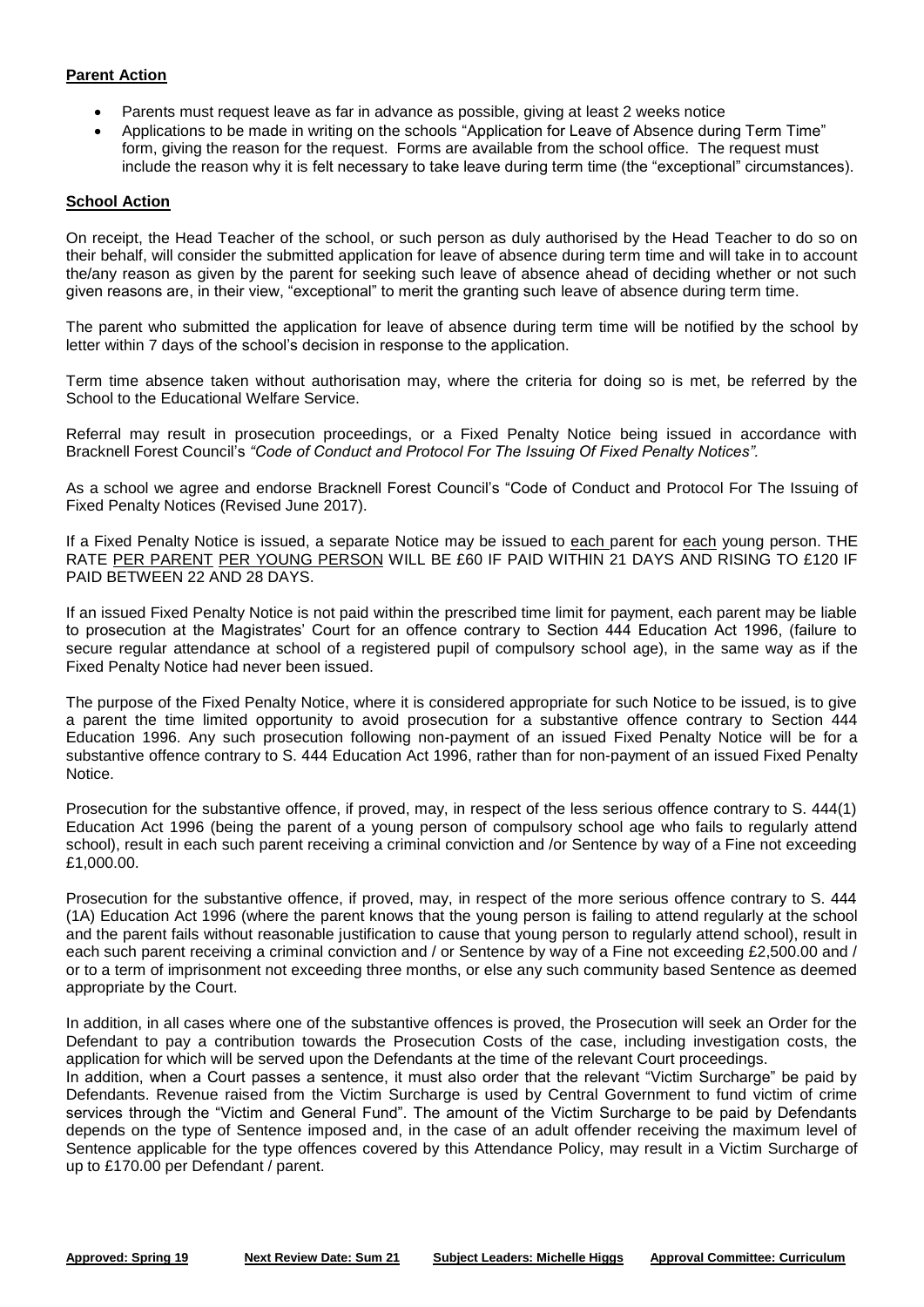In addition to any other Sentence imposed, the Court has the ancillary power to impose a "Parenting Order", not exceeding 12 months in duration, on parents, where the Court considers such an Order appropriate. Any person found guilty of failing without reasonable excuse to comply with the requirement of a "Parenting Order" or with a direction of the nominated Responsible Officer in respect of it is liable to Breach proceedings and, in the event of conviction for the same, to a fine, not exceeding £1,000,00, and or any other non-imprisonable sentencing option available to the Court in such case.

Authorisation for term time leave will not be given for the following reasons:

- Availability or cost.
- Extended holiday at the beginning or end of the term.
- A term-time booking made in error by the parent or another person.

Any absence that has not been authorised may be referred to the Education Welfare Service and, where the criteria for doing so is met, may result in prosecution proceedings or a Fixed Penalty Notice being issued per parent per young person.

There are 190 school days (380 sessions) a year which every learner is expected to attend. There are also approximately 71 days (142 sessions) of school holidays. Parents should ensure that family holidays are taken during school holiday periods only.

# **The Role of the School Leadership Team**

Learners learn best when parents and staff work in partnership to maximise learners' attendance at school and everyone is clear of expectations and procedures.

- The staff at Kennel Lane School has an obligation to enquire and challenge the reasons for learners' absences and/or lateness and do insist on written evidence for any such absences.
- There is also an expectation that the staff report concerns over absence and lateness to the Head Teacher//Primary Leader /Secondary Leader or as appropriate.
- The school will send letters to parents, guardians or carers as to their young person's current attendance level, unexplained absences or lateness's or any other concerns.
- The school collects information weekly from the registers on absences. This information is forwarded to the Local Authority and Department for Education.

#### **The Role of the Education Welfare Officer**

The Education Welfare Service strives to support schools, parents and learners with the aim of ensuring and promoting good attendance and punctuality. However, the Education Welfare Service also has a statutory responsibility under the Education Act 1996 to pursue non-school attendance and persistent lateness.

Section 444 of the Education Act states that "if a child of compulsory school age, who is a registered pupil at a school, fails to attend regularly at the school, the parents are guilty of an offence".

Bracknell Forest Council, through the Education Welfare Service, may issue a Fixed Penalty Notice or prosecute parents when learners do not attend school regularly.

A Fixed Penalty Notice when requested by a Head Teacher can be issued as long as the evidence for the request is robust and the following criteria are met:

- Where there is a minimum of 10 school sessions of unauthorised absence (5 school days) in any 10 week period (these do not need to be consecutive)
- Where term time leave is taken without obtaining authorisation from the school
- Unwarranted delayed return from term time leave without authorisation
- Persistent late arrival after the register has closed (U code) on 10 or more occasions in a 10 week period
- Parents' or carers' failure to make arrangements to ensure that young people who have been excluded from school are not in a public place at prescribed times during the first five school days of any exclusion, without reasonable justification\*

\*It is incumbent upon the parent(s) in such circumstances to provide proof of reasonable justification, for example, that the young person needed to attend a pre-arranged medical appointment, or a medical emergency requiring the young person to be supervised elsewhere than at home.

A Penalty Notice will be issued on the first occasion if appropriate.